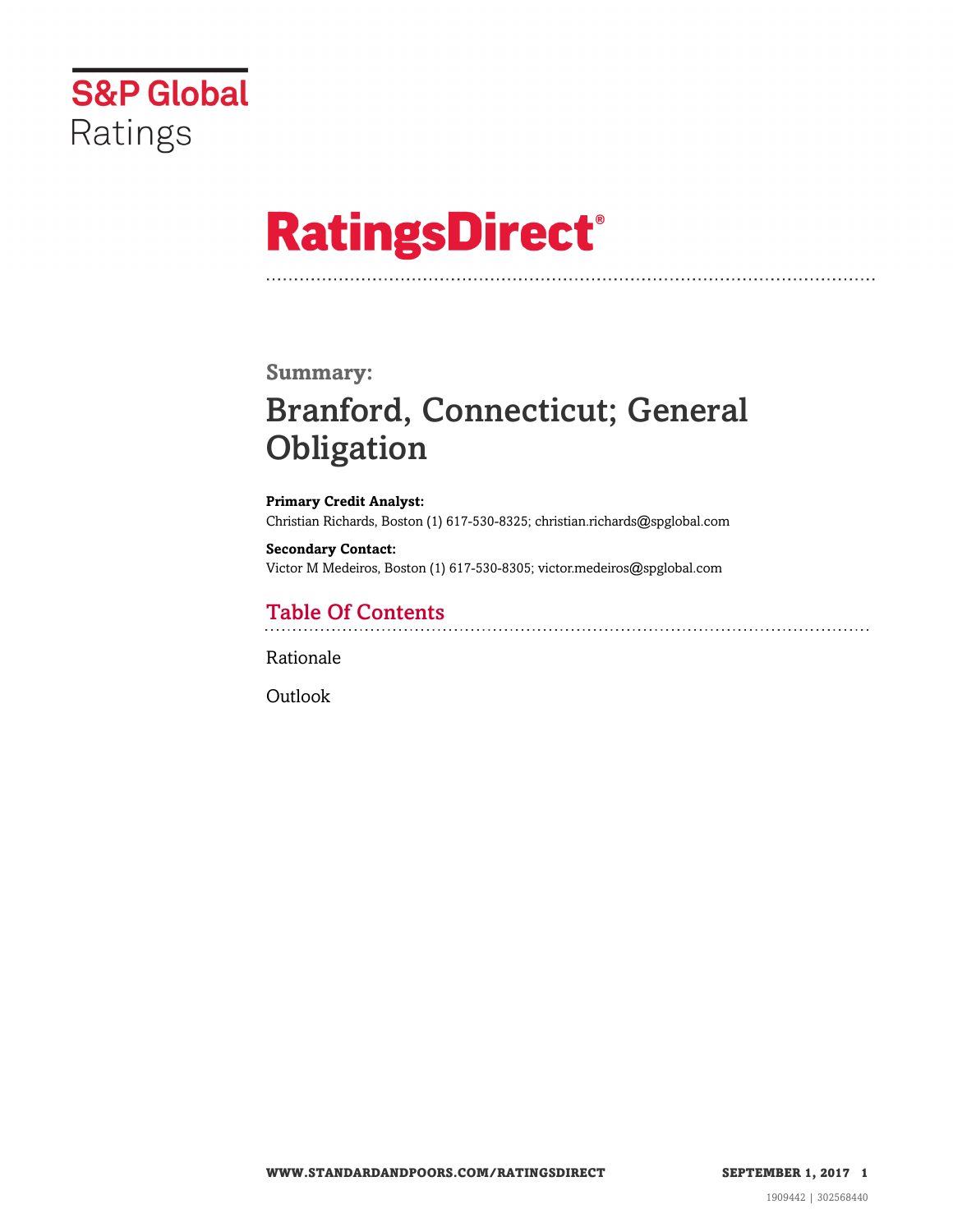# **Summary:** Branford, Connecticut; General Obligation

| <b>Credit Profile</b>                        |            |          |
|----------------------------------------------|------------|----------|
| US\$15.0 mil GO bnds ser 2017 due 09/15/2032 |            |          |
| Long Term Rating                             | AAA/Stable | New      |
| <b>Branford GO</b>                           |            |          |
| Long Term Rating                             | AAA/Stable | Affirmed |

### <span id="page-1-0"></span>Rationale

S&P Global Ratings assigned its 'AAA' long-term rating to Branford, Conn.'s issue of 2017 general obligation (GO) bonds. In addition, we affirmed our 'AAA' long-term rating on Branford's previously issued GO bonds. The outlook is stable.

We rate Branford higher than the sovereign because we believe the town can maintain better credit characteristics than the U.S. in a stress scenario, due to its predominantly locally derived revenue base and our view that pledged revenue supporting debt service on the bonds is at limited risk of negative sovereign intervention. In 2016, local property taxes generated 87% of general fund revenue, demonstrating a lack of dependence on central government revenue. (See "Ratings Above The Sovereign: Corporate And Government Ratings—Methodology And Assumptions," published Nov. 19, 2013, on RatingsDirect.)

A pledge of the town's full faith credit secures the bonds. We understand that proceeds will be used to finance various capital improvement projects.

In our opinion, the rating reflects a:

- Very strong economy, with access to a broad and diverse metropolitan statistical area (MSA);
- Strong management, with "good" financial policies and practices under our Financial Management Assessment (FMA) methodology;
- Strong budgetary performance, with balanced operating results in the general fund and an operating surplus at the total governmental fund level in fiscal 2016;
- Very strong budgetary flexibility, with an available fund balance in fiscal 2016 of 22% of operating expenditures;
- Very strong liquidity, with total government available cash at 40.5% of total governmental fund expenditures and 5.9x governmental debt service, and access to external liquidity we consider strong;
- Very strong debt and contingent liability position, with debt service carrying charges at 6.8% of expenditures and net direct debt that is 36.9% of total governmental fund revenue, as well as low overall net debt at less than 3% of market value and rapid amortization, with 90.8% of debt scheduled to be retired in 10 years; and
- Strong institutional framework score.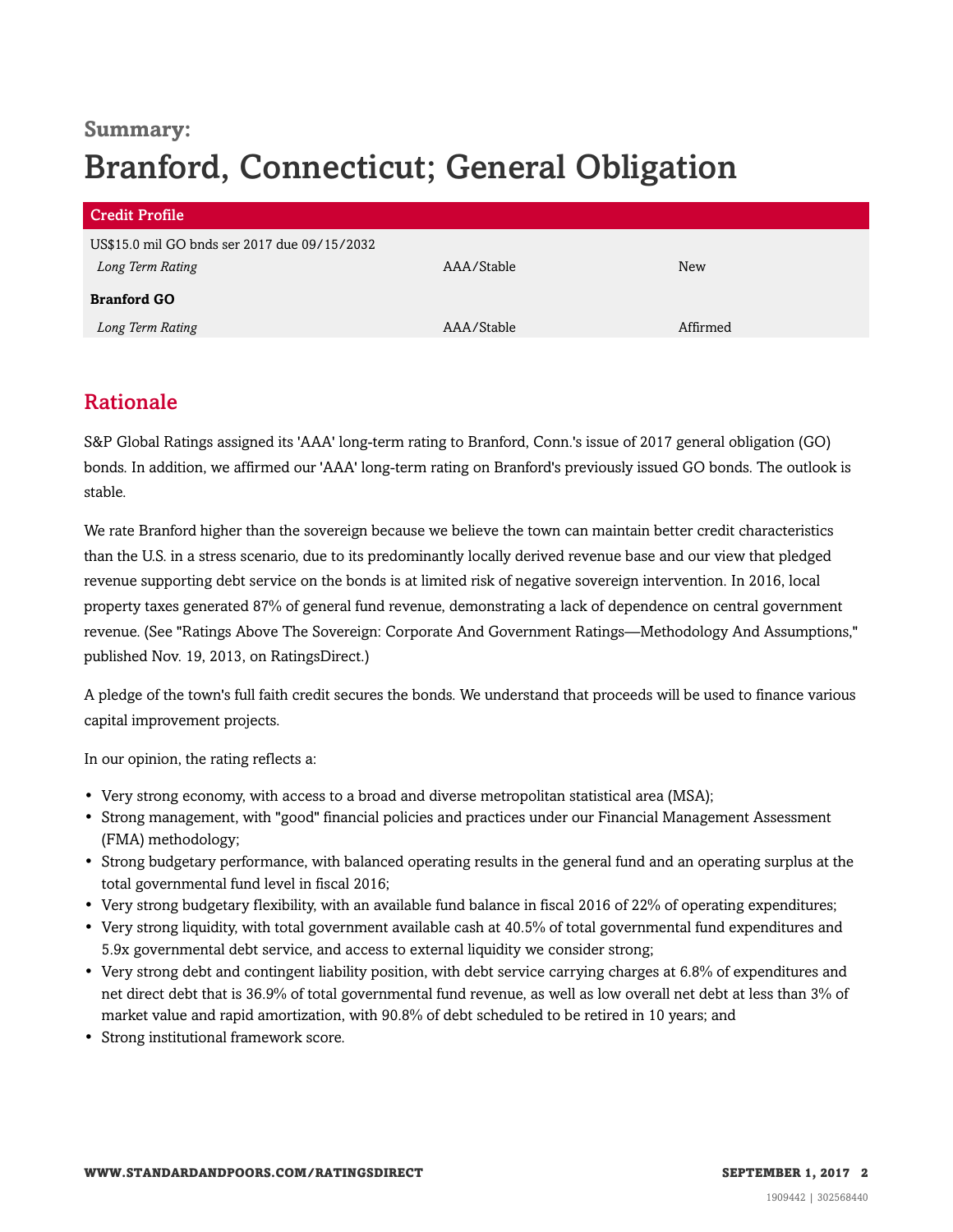#### Very strong economy

We consider Branford's economy very strong. The town, with an estimated population of 27,303, is an established suburban residential community approximately eight miles due east of New Haven, 90 miles east of New York City, and 40 miles south of Hartford. It is in New Haven County in the New Haven-Milford MSA, which we consider to be broad and diverse. It has a projected per capita effective buying income of 140% of the national level and per capita market value of \$185,112. Overall, market value grew by 0.9% over the past year to \$5.1 billion in 2018. The county unemployment rate was 5.5% in 2016.

Branford is situated directly on Interstate 95 and a commuter rail line. Management reports continued economic activity centered on the town's train station, which is serviced by the Shore Line East commuter line. Town management is actively studying and promoting transit-oriented development around the station, to make Branford a destination for both tourists and commuters. A second platform was recently completed at the station, enabling increased passenger traffic.

Town management is active in working with partners to promote the town, and has seen success in attracting biotech and health sciences businesses. Core Informatics, a company providing lab data management solutions, and Mt. Sinai Genetic Testing Lab recently completed moves to Branford. The town has also seen developments in human services, with Artis Senior Living constructing a 64-bed assisted-living facility there. Management also reports having four breweries, the largest of which attracts upwards of 320,000 visitors annually. A boutique hotel is being planned to help accommodate new visitors. The largest employers have remained steady, however, with the town itself being the largest with 759 employees, followed by Connecticut Hospice (365); Branford Hills Health Care (285); Wal-Mart (260); and Blakeslee Prestress, a pre-fabricated concrete manufacturing company (250). We expect that the town will continue to attract and retain businesses, given management's forward-looking and active role in the economy. It is unclear if the new businesses will raise the underlying wealth and income metrics, but given the town's historic economic stability, we expect Branford, with access to a diverse MSA, to maintain a very strong economy over the next two fiscal years.

#### Strong management

We view the town's management as strong, with "good" financial policies and practices under our FMA methodology, indicating financial practices exist in most areas, but that governance officials might not formalize or monitor all of them on a regular basis.

We understand that management uses several years of budget-to-actuals to recognize trends in both revenues and expenditures when developing future budgets. As evidenced by the incorporation of anticipated state budget cuts into the budget, management is forward looking and adapts to changes in the financial environment. Additionally, an outside consultant is used to assist in forecasting health care costs. Management continuously monitors Branford's budget-to-actual performance, but only makes formal reports to the board on an as-needed basis. Individual department heads are responsible for budget reports to their respective oversight commissions. The annual budget incorporates a five-year capital improvement plan, which identifies funding for all future years; separately, a debt service schedule is kept to account specifically for future annual debt service. While the commentary in the town's annual budget notes management's informal goal of funding as many capital expenditures as possible on a pay-as-you-go basis, thus limiting debt, there is no formal debt management policy. Management maintains an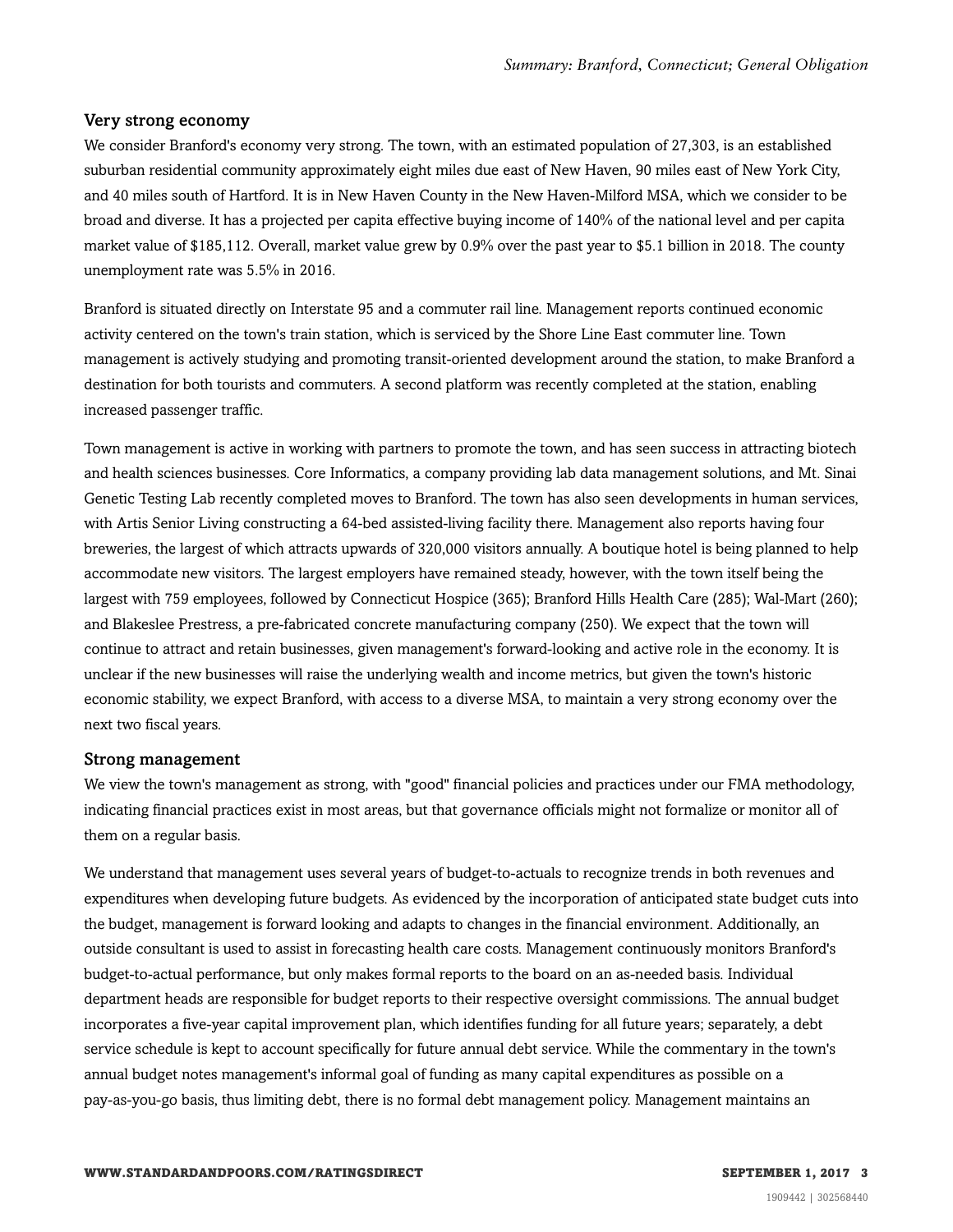informal reserve and liquidity policy of sustaining unassigned fund balance at 9% of operating expenditures. Finally, the town has an investment management policy that mirrors state statute. Management plans to revise the town's long-term financial plan, which has not been updated since the 2016 fiscal year.

#### Strong budgetary performance

Branford's budgetary performance is strong, in our opinion. The town had balanced operating results in the general fund of negative 0.1% of expenditures, and surplus results across all governmental funds of 3.7% in fiscal 2016. General fund operating results of the town have been stable over the last three years, with results of 1.2% in 2015 and 0.8% in 2014.

Management attributes the fiscal 2016 negative result primarily to health care and personnel related costs. In fiscal 2016, the town transferred \$1.7 million out of reserves, with \$1.3 million being restricted for workers' compensation claims. The town is self-insured for health care, which is accounted for in the internal service fund. The remainder of the \$1.7 million was divided between the internal service fund, specifically to fund heart and hypertension-related claims, and the town's volunteer firefighter pension plan. In fiscal 2017, management is expecting to report another year of positive general fund and total governmental funds results. In fiscal 2018, the town planned for a worst-case scenario and budgeted for no intergovernmental revenue transfers from the state. The budgeted drawdown of fund balance may cause a decrease in budgetary performance in fiscal 2018. However, given the strength of locally derived revenues, with local property taxes accounting for 86.8% of general fund revenues in fiscal 2016, while intergovernmental was 8.1%, along with the town's willingness and ability to make mid-year budget adjustments, we anticipate that Branford should be able to adjust for any loss in state aid in the long term. We expect performance to remain at least adequate in fiscal years 2018 and 2019.

#### Very strong budgetary flexibility

Branford's budgetary flexibility is very strong, in our view, with an available fund balance in fiscal 2016 of 22% of operating expenditures, or \$24.5 million. Over the past three years, the total available fund balance has remained at a consistent level overall, totaling 23% of expenditures in 2015 and 22% in 2014.

Branford has budgeted for the use of fund balance, in the amount of \$2.8 million, in each of the last several fiscal years. Due to conservative financial management, the town has not had to use this appropriation within the past three fiscal years, and does not anticipate reporting fund balance usage in fiscal 2017. In fiscal 2018, in anticipation of reduced state aid, the town budgeted for the use of \$6.4 million in fund balance, effectively budgeting for no state aid. Given the town's history of not using appropriated fund balance, we expect that not all of the 2018 budgeted fund balance will be expended; however, given the state budget uncertainty, we do anticipate that management will need to spend fund balance in fiscal 2018. Given Branford's available fund balance relative to the worst-case scenario reduction in state aid, and the ability to raise additional revenue through adjustments to property tax rates, if necessary, we anticipate that even in a worst-case scenario, Branford will retain a very strong fund balance in fiscal years 2018 and fiscal 2019.

#### Very strong liquidity

In our opinion, Branford's liquidity is very strong, with total government available cash at 40.5% of total governmental fund expenditures and 5.9x governmental debt service in 2016. In our view, the town has strong access to external liquidity if necessary.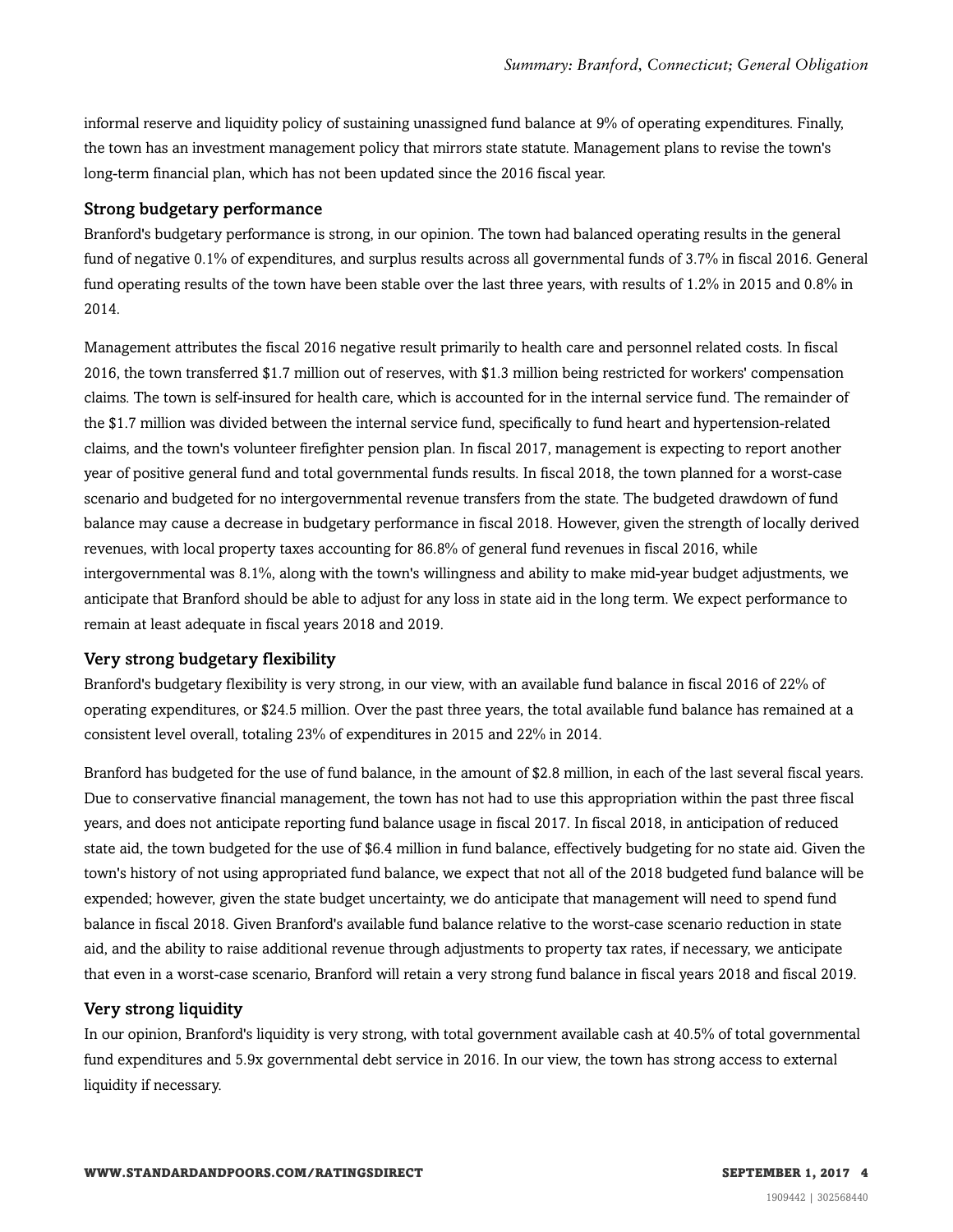Branford is a regular market participant that has issued debt frequently over the past several years. The town does not have any variable-rate or direct-purchase debt, nor does it have any contingent liquidity risks from financial instruments with payment provisions that change on the occurrence of certain events. The town maintains an investment policy that limits the town's investments to U.S. government securities, state short-term investment funds, and other short-term investments such as CDs and money market funds. The policy expressly prohibits investment in derivative securities and other riskier investments.

#### Very strong debt and contingent liability profile

In our view, Branford's debt and contingent liability profile is very strong. Total governmental fund debt service is 6.8% of total governmental fund expenditures, and net direct debt is 36.9% of total governmental fund revenue. Overall net debt is low at 0.9% of market value, and approximately 90.8% of the direct debt is scheduled to be repaid within 10 years, which are, in our view, positive credit factors.

Following this issuance, the town will have approximately \$45 million in outstanding net debt. Management expects to issue an additional \$8.3 million within the next year to fund the balance of the community center project.

Branford's combined required pension and actual other postemployment benefit (OPEB) contributions totaled 4.1% of total governmental fund expenditures in 2016. Of that amount, 2.7% represented required contributions to pension obligations, and 1.3% represented OPEB payments. The town made 109% of its annual required pension contribution in 2016.

The town is a participant in the Municipal Employees' Retirement System (MERS). MERS is a cost-sharing multiemployer public employee retirement system established and administered by the State of Connecticut, to provide benefits to full-time employees except police department employees, elected officials, and certified teachers and administrators. The town reports a proportionate net liability of \$6.3 million for MERS, which assumes an 8% discount rate. The plan has a funded ratio of 92.7%.

Branford also administers two single-employer public employee retirement systems, one for the town's police officers and one for volunteer firefighters. There are 84 total participants in the police plan, with 38 active members, and 220 total participants in the firefighters plan, with 203 active members. The police plan is larger, however, when measuring liability, both total and net. Branford's police plan has a net pension liability of \$8.4 million, and a funded ration of 71.77%; the firefighters plan has a net pension liability of \$377,489 and a funded ratio of 68.4%. Both plans use a 7.0% discount rate, which will be lowered to 6.75% for the next valuation. The police plan was closed to new entrants as of Jan. 1, 2012; new hires are in a defined-contribution plan.

The town also provides OPEBs in the form of health insurance to eligible retirees. Branford established an OPEB trust in 2009, to prefund benefits. As a result, the OPEB funded ratio is 41.72%, or an unfunded OPEB liability of \$13.3 million, as of the July 1, 2014 valuation. Management reports that the discount rate used to calculate OPEB liability for future valuations will be 6.75%, lowered from 7.0% for the July 2014 valuation.

#### Strong institutional framework

The institutional framework score for Connecticut municipalities is strong.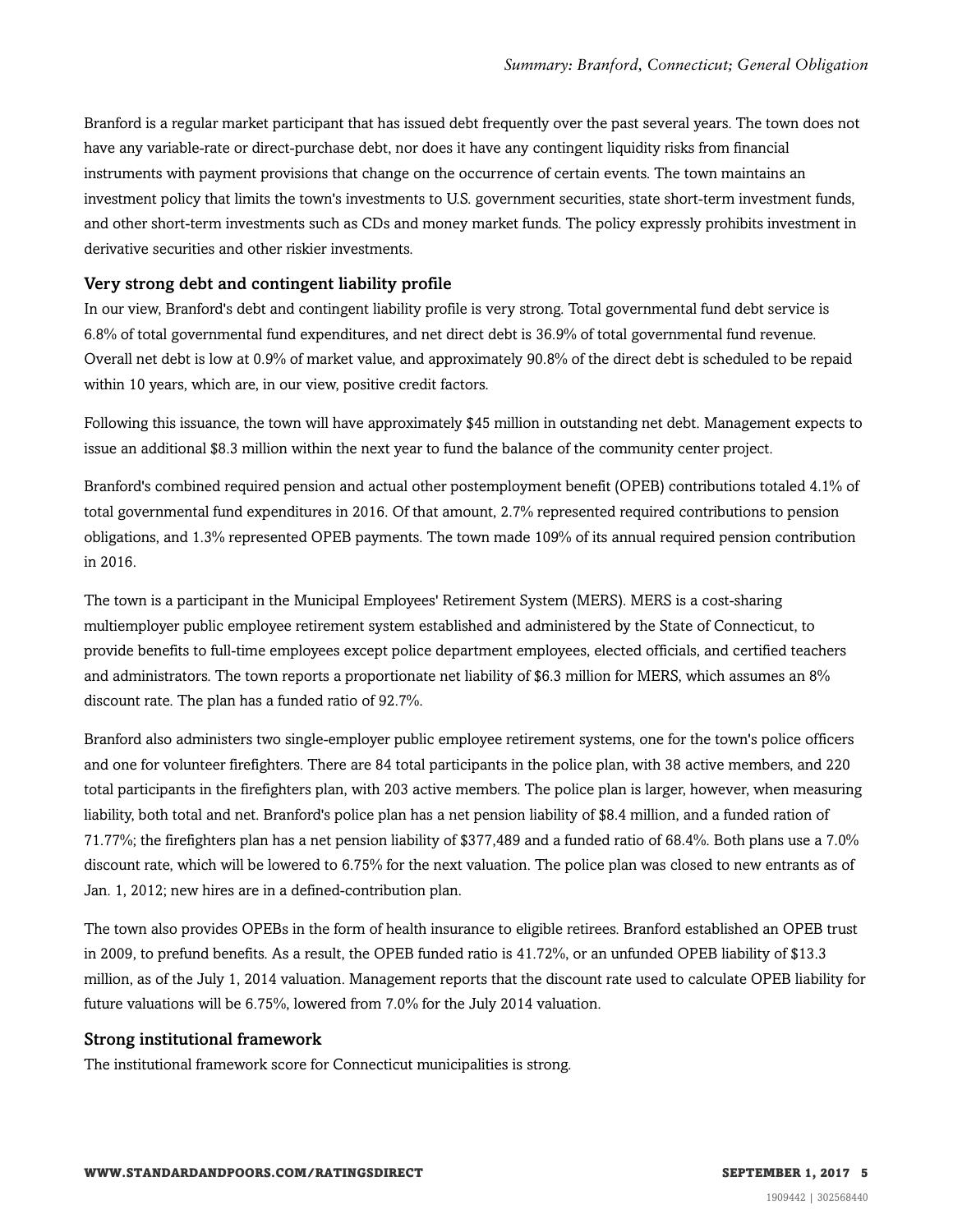## <span id="page-5-0"></span>**Outlook**

The stable outlook reflects our view of Branford's participation in the broad and diverse New Haven-Milford MSA, supported by strong underlying wealth and income metrics. The outlook also reflects our expectation that the town's budgetary performance will remain at least adequate given the stability and performance of its primary revenue source--property taxes--and that the town will maintain very strong budgetary flexibility, liquidity, and debt profile. While not likely, a decline in budgetary performance due to declining state aid or from increased pressure elsewhere in the budget, leading to a significant deterioration in reserves, could result in a rating change. As a result, we do not expect to revise the rating in our two-year outlook horizon.

#### Related research

- S&P Public Finance Local GO Criteria: How We Adjust Data For Analytic Consistency, Sept. 12, 2013
- Incorporating GASB 67 And 68: Evaluating Pension/OPEB Obligations Under Standard & Poor's U.S. Local Government GO Criteria, Sept. 2, 2015

Certain terms used in this report, particularly certain adjectives used to express our view on rating relevant factors, have specific meanings ascribed to them in our criteria, and should therefore be read in conjunction with such criteria. Please see Ratings Criteria at www.standardandpoors.com for further information. Complete ratings information is available to subscribers of RatingsDirect at www.globalcreditportal.com. All ratings affected by this rating action can be found on the S&P Global Ratings' public website at www.standardandpoors.com. Use the Ratings search box located in the left column.